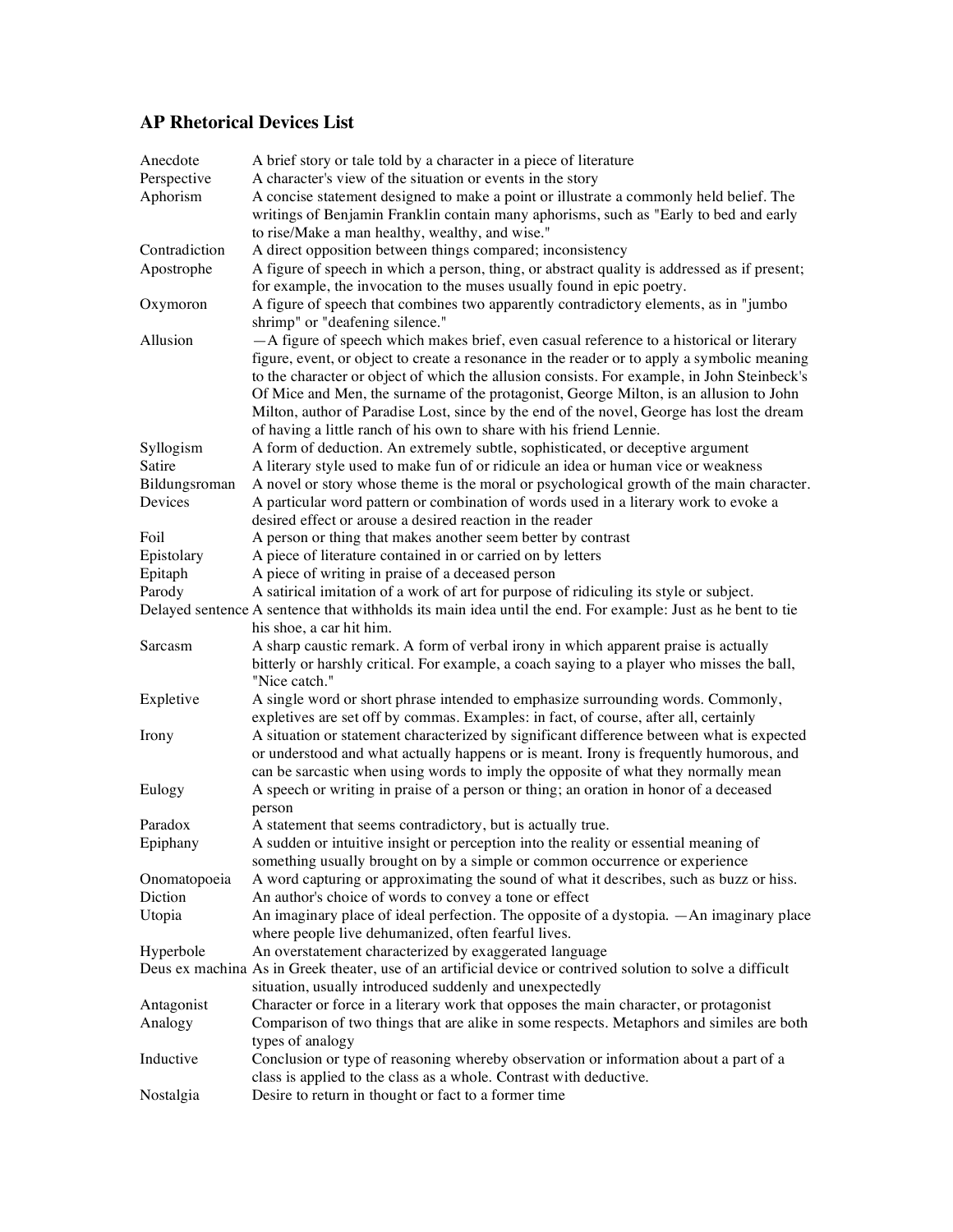| Chiasmus      | Figure of speech by which the order of the terms in the first of parallel clauses is reversed<br>in the second. "Has the Church failed mankind, or has mankind failed the Church?" $-$ - T.<br>S. Eliot,                                                                                                                                                           |
|---------------|--------------------------------------------------------------------------------------------------------------------------------------------------------------------------------------------------------------------------------------------------------------------------------------------------------------------------------------------------------------------|
| Thesis        | Focus statement of an essay; premise statement upon which the point of view or                                                                                                                                                                                                                                                                                     |
|               | discussion in the essay is based. Antithesis—The juxtaposition of sharply contrasting                                                                                                                                                                                                                                                                              |
|               | ideas in balanced or parallel words or phrases.                                                                                                                                                                                                                                                                                                                    |
| Litote        | Form of understatement in which the negative of the contrary is used to achieve emphasis<br>and intensity. For example, "She is not a bad cook." Or "No man ever followed his genius<br>until it misled him." Thoreau                                                                                                                                              |
| Doppelganger  | Ghostly counterpart of a living person or an alter ego                                                                                                                                                                                                                                                                                                             |
| Zeugma        | Grammatically correct linkage of one subject with two or more verbs or a verb with two                                                                                                                                                                                                                                                                             |
|               | or more direct objects. The linking shows a relationship between ideas more clearly.                                                                                                                                                                                                                                                                               |
| Ethos         | In dramatic literature, the moral element that determines a character's actions, rather than<br>thought or emotion.                                                                                                                                                                                                                                                |
| Propaganda    | Information or rumor deliberately spread to help or harm a person, group, or institution                                                                                                                                                                                                                                                                           |
| Didactic      | Intended for teaching or to teach a moral lesson                                                                                                                                                                                                                                                                                                                   |
|               | Formal Language Language that is lofty, dignified, or impersonal                                                                                                                                                                                                                                                                                                   |
| Allegory      | Narrative form in which characters and actions have meanings outside themselves;<br>characters are usually personifications of abstract qualities                                                                                                                                                                                                                  |
| Abstract      | Not related to the concrete properties of an object; pertaining to ideas, concepts, or<br>qualities, as opposed to physical attributes                                                                                                                                                                                                                             |
| In medias res | Opening a story in the middle of the action, requiring filling in past details by exposition<br>or flashback.                                                                                                                                                                                                                                                      |
| Colloquial    | Ordinary language; the vernacular. For example, depending on where in the United States<br>you live, a sandwich is called a sub, a grinder, or a hero.                                                                                                                                                                                                             |
| Isocolon      | Parallel structure in which the parallel elements are similar not only in grammatical                                                                                                                                                                                                                                                                              |
|               | structure, but also in length. For example, "An envious heart makes a treacherous ear"<br>(Their Eyes Were Watching God, Zora Neale Hurston).                                                                                                                                                                                                                      |
| Aesthetic     | Pertaining to the value of art for its own sake or for form                                                                                                                                                                                                                                                                                                        |
| Juxtaposition | Placing of two items side by side to create a certain effect, reveal an attitude, or                                                                                                                                                                                                                                                                               |
|               | accomplish some other purpose                                                                                                                                                                                                                                                                                                                                      |
| Elegy         | Poem or prose lamenting the death of a particular person. Perhaps the most famous elegy<br>is Thomas Grey's poem, "Elegy Written in a Country Churchyard."                                                                                                                                                                                                         |
| Antihero      | Protagonist of a literary work who does not embody the traditional qualities of a hero<br>(e.g., honor, bravery, kindness, intelligence); for example, the protagonists created by<br>Byron in Don Juan and Childe Harold, and the characters of Rosencrantz and                                                                                                   |
| Catharsis     | Guildenstern in Tom Stoppard's Rosencrantz and Guildenstern Are Dead<br>Purification or cleansing of the spirit through the emotions of pity and terror as a witness                                                                                                                                                                                               |
|               | to a tragedy.                                                                                                                                                                                                                                                                                                                                                      |
| Epigraph      | Quote set at the beginning of a literary work or at its divisions to set the tone or suggest a<br>theme.                                                                                                                                                                                                                                                           |
| Motif         | Recurrent device, formula, or situation that often serves as a signal for the appearance of<br>a character or event                                                                                                                                                                                                                                                |
| Parallelism   | Recurrent syntactical similarity where several parts of a sentence or several sentences are<br>expressed alike to show that the ideas in the parts or sentences equal in importance. It<br>also adds balance, rhythm, and clarity to the sentence. For example, "I have always<br>searched for, but never found the perfect painting for that wall."               |
| Anaphora      | regular repetition of the same word or phrase at the beginning of successive phrases or<br>clauses. For example, "We shall fight in the trenches. We shall fight on the oceans. We<br>shall fight in the sky."                                                                                                                                                     |
| Anadiplosis   | Repetition of the last word of one clause at the beginning of the next clause. For example,<br>"The crime was common, common be the pain." (Alexander Pope)                                                                                                                                                                                                        |
|               | Appeals to: authority, emotion, logic<br>Rhetorical arguments in which the speaker: either claims to be<br>an expert or relies on information provided by experts (appeal to authority), attempts to<br>affect the listener's personal feelings (appeal to emotion), or attempts to persuade the<br>listener through use of deductive reasoning (appeal to logic). |